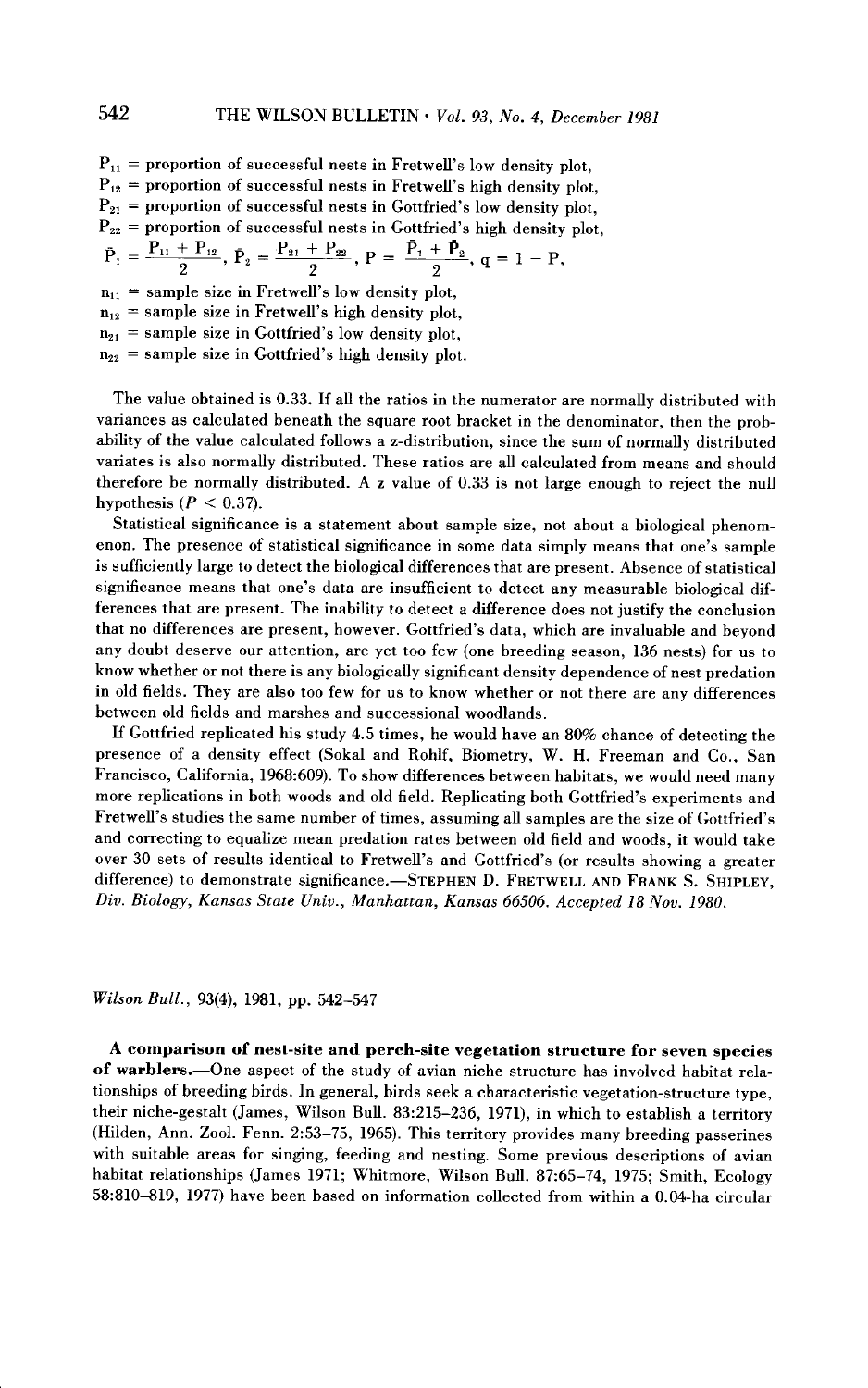| <b>Species</b>                             | Habitat <sup>a</sup> | Circles | Number<br>of nests | Perches |
|--------------------------------------------|----------------------|---------|--------------------|---------|
| Nashville Warbler (Vermivora ruficapilla)  | edge                 | 13      | 3                  | Зp      |
| Northern Parula (Parula americana)         | forest               | 16      |                    | 3       |
| Yellow Warbler (Dendroica petechia)        | open                 | 14      |                    | 4       |
| Chestnut-sided Warbler $(D. pensylvanica)$ | open                 | 16      | 2                  | 2       |
| Palm Warbler (D. palmarum)                 | edge                 | 4       | 2                  | 2       |
| Ovenbird (Seiurus auricapillus)            | forest               | 18      |                    | 3       |
| Common Yellowthroat (Geothlypis trichas)   | open                 | 17      | 4                  | 0       |
| Total                                      |                      | 98      | 23                 | 17      |

**TABLE 1 BIRD SPECIES AND NUMBER OF CIRCULAR PLOTS USED IN THE ANALYSES** 

**a Collins et al. (Oikos, In press), based upon analysis of 211 plots for 16 species of warblers** 

**b Number of perch plots with corresponding nest-site samples.** 

**plot centered on a song perch within the territory of a singing male. Various structural attributes of the vegetation are recorded in these plots (James and Shugart, Audubon Field Notes 24:727-736, 1970), and several circles are sampled to determine the general habitat structure of each species. In the past, these data have been presented as averages and thus do not permit analysis of subtle within-habitat structural differences. The purpose of my research was to determine if differences in vegetation structure occur within the territories of several species of Parulidae (Table 1). This study is part of a larger project analyzing the habitat relationships and geographic habitat variation of the warblers in Maine and Minnesota.** 

**Study area and methods.-This study was conducted in Itasca State Park located in Clearwater, Hubbard and Becker counties, in north-central Minnesota. The park contains 12,500 ha, of which 941 ha (7%) are lakes and ponds (Hansen et al., Univ. Minnesota Agric. Exper. Stat. Bull. 298, 1974). The area is located in the hemlock (Tsuga)-white pine (Pinus strobes) northern hardwoods forest region (Braun, Deciduous Forests of Eastern North America, Blakeston Press, Philadelphia, Pennsylvania, 1950). Both logging and fires have created a diversity of vegetation types in the region, ranging from aspen coppice to mature upland**  spruce (Picea)-fir (Abies) forests, hardwood stands and pine stands. Parmelee (Loon 49:81– **95, 1977) reported 27 species of warblers in the park, of which 13 are considered common nesting species.** 

**Additional habitat data were obtained for Nashville and Palm warblers from the Red Lake Peatlands Natural Area, northern Beltrami Co., Minnesota. The vegetation in this region consists of forested "islands" of small black spruce (Picea mariana) and tamarack (Larix laricina), dense, low ericacious shrubs and a continuous ground cover of sedges and Sphagnum spp.** 

**To determine if within-habitat variability occurs, two 0.04-ha circular plots, one at the nest-site and one at a perch-site, were sampled within the territory of a breeding male bird. Thirteen structural characteristics of the vegetation were measured in each circle (Table 2). Supplemental perch-site data were obtained from another data set in which nest-sites were not located. A total of 23 nest-sites and 75 perch-sites were sampled (Table 1).** 

**Statistical differences between the vegetation structure of the nest-sites and perch-sites were measured by the Wilcoxon matched-pairs signed-ranks test. This test determines the**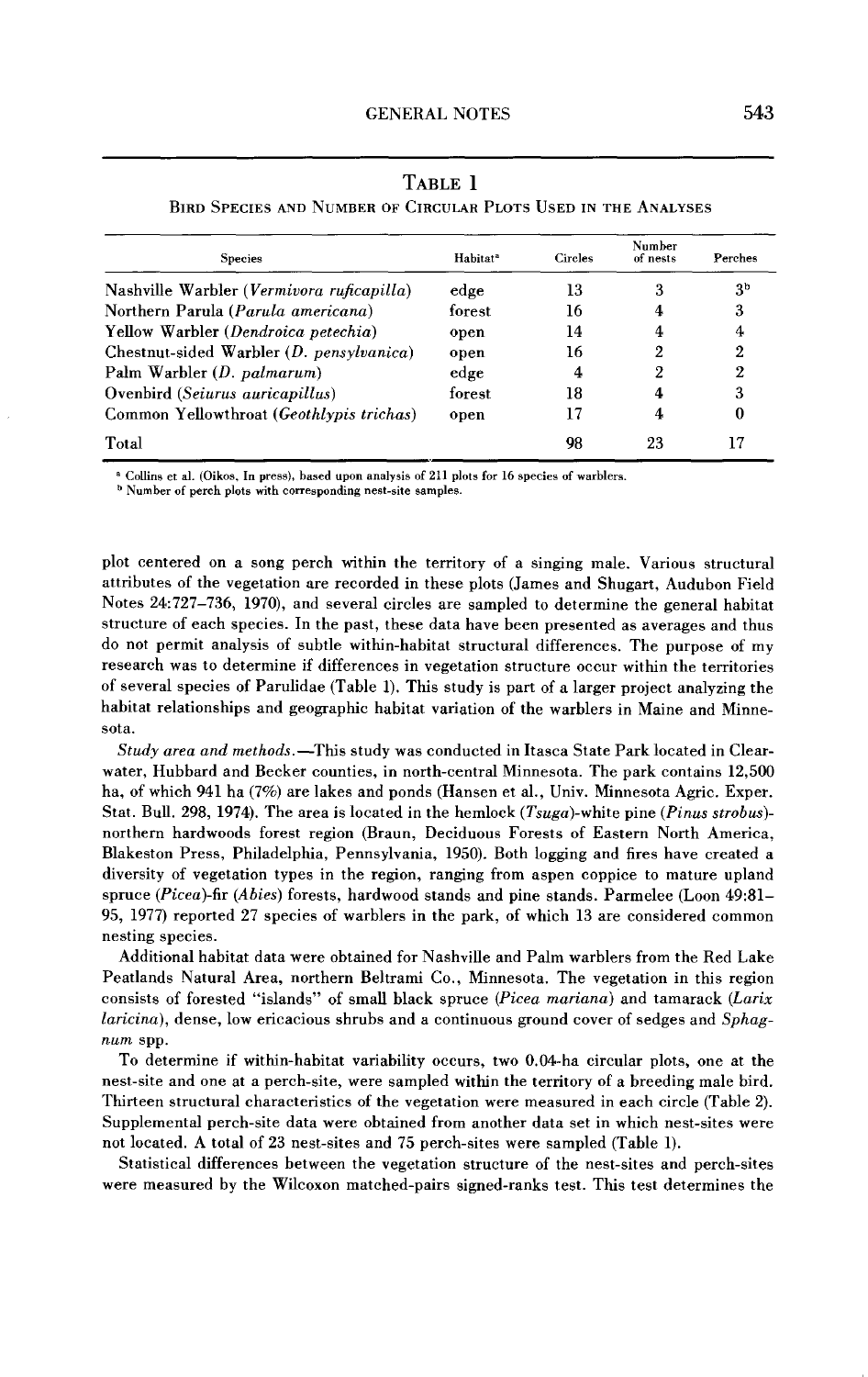# **TABLE 2**

**VEGETATION STRUCTURE VARIABLES CONSIDERED IN THE ANALYSIS OF 0.04-HA NEST-AND PERCH-SITE SAMPLES** 

| GC.            | Percent ground cover—no. of sightings of ground cover vegetation at 20<br>evenly spaced points across a transect dividing the circle |
|----------------|--------------------------------------------------------------------------------------------------------------------------------------|
| cc             | Percent canopy cover—no. of sightings of canopy vegetation at 20 evenly<br>spaced points across a transect dividing the circle       |
| <b>SC</b>      | No. of contacts of shrub vegetation by the outstretched arms at 20 evenly<br>spaced points across a transect dividing the circle     |
| $_{\rm CO}$    | Percent coniferous vegetation in the canopy at 20 evenly spaced points<br>across a transect dividing the circle                      |
| <b>CH</b>      | Canopy height                                                                                                                        |
| <b>SPT</b>     | No. of species of trees                                                                                                              |
| T1             | No. of trees 7.5–15 cm dbh                                                                                                           |
| T2             | No. of trees 15.1–23 cm dbh                                                                                                          |
| T <sub>3</sub> | No. of trees 23.1–30 cm dbh                                                                                                          |
| T4             | No. of trees 30.1–38 cm dbh                                                                                                          |
| T5             | No. of trees 38.1–53 cm dbh                                                                                                          |
| T <sub>6</sub> | No. of trees 53.1–68.5 cm dbh                                                                                                        |
| T7             | No. of trees greater than 68.5 cm dbh                                                                                                |

**a After James and Shugan (1970).** 

**direction and magnitude of differences (Siegel, Nonparametric Statistics for the Behavioral Sciences, McGraw-Hill, New York, New York, 1956) between the structural characteristics of nest- and perch-sites. Comparisons for each species were made at two levels: (1) individual**  nests with corresponding perch-sites, and (2) average nest-site structure vs average perch**site structure.** 

**Typically, 0.04-ha-plot data are analyzed by multivariate ordination techniques. These methods elicit habitat patterns and indicate the most important vegetation variables which produce these patterns. In this case, discriminant function analysis (DFA) was applied to each species habitat structure matrix to determine if vegetation structure variables can discriminate between nest- and perch-sites. DFA combines the habitat variables in a stepwise fashion into the linear discriminant function which can best segregate nest-sites from perchsites. The advantage of the multivariate DFA over the univariate Wilcoxon tests is that the former method incorporates the variability inherent in any habitat structure data set. For a description of DFA see Morrison (Multivariate Statistical Methods, 2nd ed., McGraw-Hill, New York, New York, 1979). The DFA was performed with BMDP (Dixon, Biomedical Computer Programs, Univ. California Press, Los Angeles, California, 1977) on the University of Oklahoma IBM 360/50 computer.** 

**Results and discussion-The general habitat structure of the seven species of warblers ranged from open-country to forest and forest-edge nesting species (Table 1). In spite of the small sample size, some patterns and differences in nest-site and perch-site structure can be extracted.** 

**Only 29% (5/17) of the nest-sites had vegetation structures that were significantly different from the corresponding perch-sites within a territory (Table 3). Four of the five differences were in open-country nesting species. The differences in the structurally simple open habitats**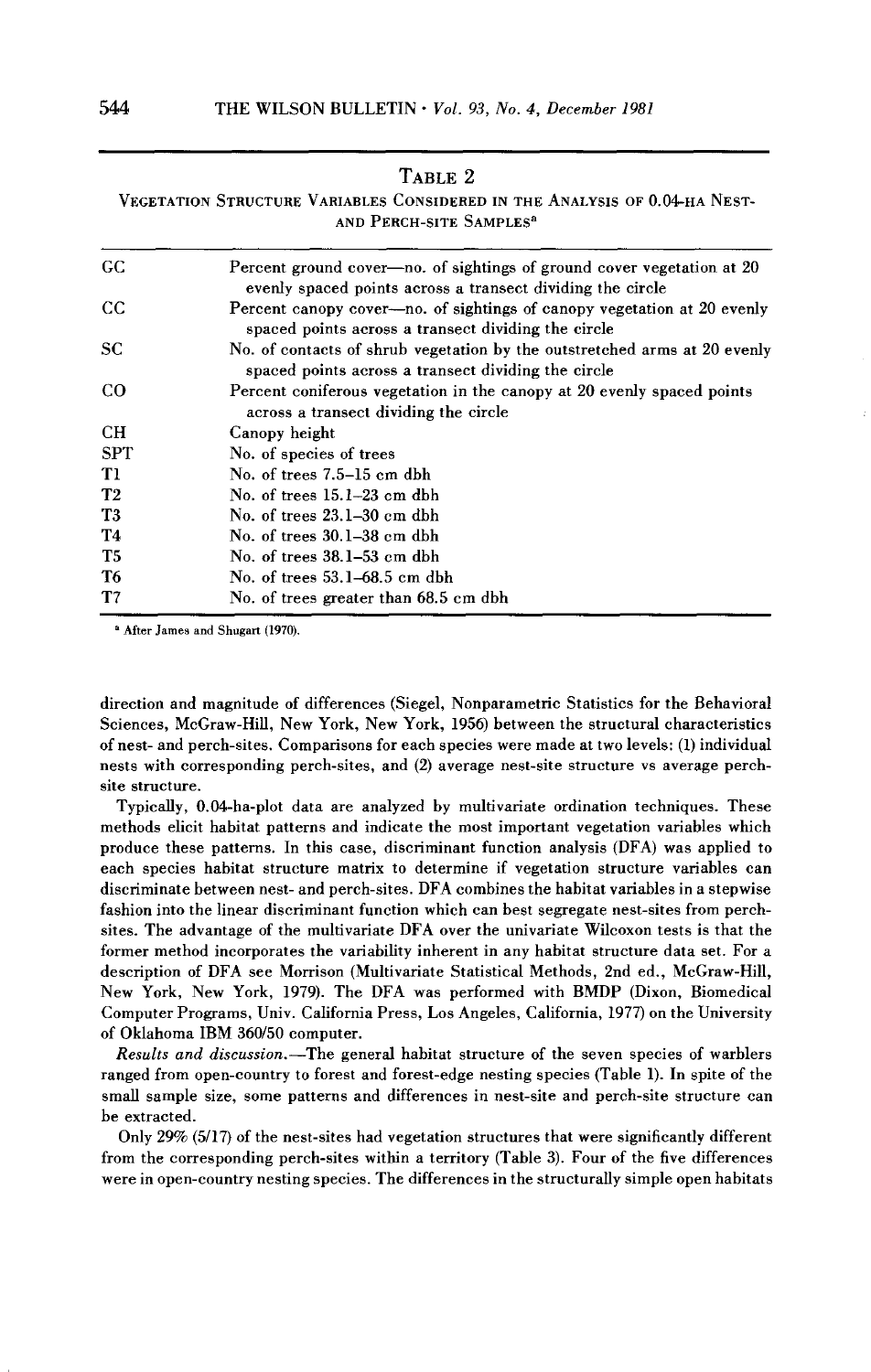| <b>Species</b>         | Nest-perch<br>comparison | ጦ   |      | N |
|------------------------|--------------------------|-----|------|---|
| Northern Parula        | $N2-P2$                  | 4.0 | 0.01 |   |
| Yellow Warbler         | $N1-P1$                  | 3.5 | 0.05 | 9 |
| Yellow Warbler         | <b>N3-P3</b>             | 0.0 | 0.05 |   |
| Chestnut-sided Warbler | $N1-P1$                  | 4.0 | 0.05 | 8 |
| Chestnut-sided Warbler | $N2-P2$                  | 0.0 | 0.01 | Q |

**TABLE 3 COMPARISON OF NEST-SITE vs PERCH-SITE VEGETATION STRUCTURES** 

a Based on the Wilcoxon matched-pairs signed-ranks test (Siegel 1956); 5 of 17 comparisons were significantly different.  $\mathbf{P} = \mathbf{S}$  **T** = sum of ranks,  $\mathbf{P} = \text{probability level}$ ,  $\mathbf{N} = \text{number of variables in comparison.}$ 

**of the Yellow and Chestnut-sided warblers were due to the greater number of trees at perchsites which increased canopy coyer, tree height and percent conifer in the canopy. The perch-site of the Northern Parula had higher ground and shrub cover, and percent conifer in the canopy than at the nest location.** 

**If the nest-site and perch-site data for each species are averaged and again compared by the Wilcoxon test, the within-territory structure of the Northern Parula is no longer statis**tically different  $(N = 12, T = 21)$ . However, both the Yellow and Chestnut-sided warblers still showed significant differences  $(N = 12; T = 1$  and  $T = 9$ , respectively). Average perch**site variables of these species again contained greater tree component structure than average nest-sites corroborating the results of the within-territory comparisons.** 

**The F-values for the six discriminant functions were significant for only two species-Common Yellowthroat and Northern Parula (Table 4). Percent conifer and canopy height significantly separate Common Yellowthroat nest- and perch-sites. However, the DFA reclassified one perch-site as a nest-site, and vice versa. Thus, within this data set, some structural overlap occurs between the two types of sites.** 

**Eight variables entered into the Northern Parula discriminant function, most of which were tree size-class variables. The nests of this species were located in forest to forest-edge habitat** 

## **TABLE 4**

**DISCRIMINANT FUNCTION ANALYSIS OF SPECIES NEST-SITE vs PERCH-SITE STRUCTURE** 

| <b>Species</b>         | Variables entered <sup>a</sup>     | F-value (df) | P    | Number<br>reclassified |  |
|------------------------|------------------------------------|--------------|------|------------------------|--|
| Nashville Warbler      | T <sub>2</sub> . CO                | 3.49(2, 10)  | 0.10 |                        |  |
| Northern Parula        | T3, T2, T6, CH,<br>T5, SPT, GC, T4 | 5.69(8, 7)   | 0.02 | $\Omega$               |  |
| Yellow Warbler         | CH, SPT, SC, T1                    | 1.79(4, 9)   | NS.  | 2                      |  |
| Chestnut-sided Warbler | CC                                 | 3.83(1, 14)  | 0.10 | 2                      |  |
| Ovenbird               | T3, T5                             | 2.36(2, 15)  | NS.  | 5                      |  |
| Common Yellowthroat    | CO. CH                             | 4.50(2, 14)  | 0.05 | 2                      |  |

**e Variables are listed in order of entry into the discriminant function; see Table 2 for definition of variables**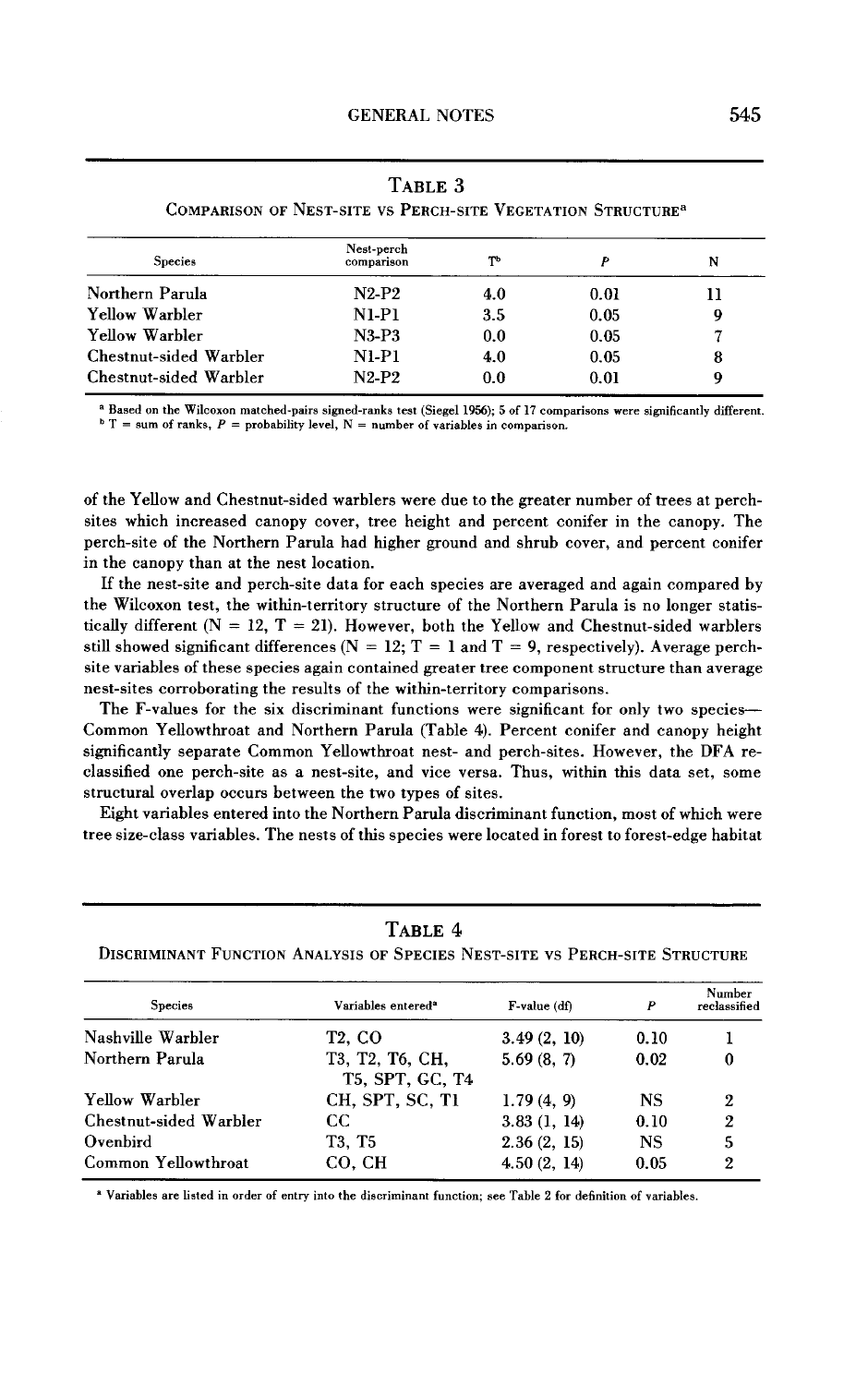**with variable numbers of large deciduous and coniferous trees, and a relatively open canopy. Perch-sites were also variable yet they were most often located in the forest rather than at the forest edge. No nest- or perch-sites were reclassified, so complete discrimination between these sites is possible.** 

**In summary, it appears that for the ground nesting Palm Warblers, Nashville Warblers and Ovenbirds, minimal differences exist between nest-site and perch-site structure. The Yellow and Chestnut-sided warblers showed significant differences in individual and average nest-site/perch-site comparisons, yet these nonconformities did not appear in the DFA. The Common Yellowthroat showed a difference only in the multivariate analysis. Lastly, both uni- and multivariate comparisons of the Northern Parula nest- and perch-site variables imply locally different within-habitat vegetation structure.** 

**Several factors may cause the differences observed in these tests, one of which is the inherent variability of the vegetation. Curtis (The Vegetation of Wisconsin, Univ. Wisconsin Press, Madison, Wisconsin, 1959) stressed the compositional variation of vegetation and concluded that the same plant communities in a region resemble each other only to the extent of 50-70%. Many territories of forest nesting species are greater than 0.5 ha (Bent, Life Histories of North American Wood Warblers, U.S. Natl. Mus. Bull. 203, 1953) thus incorporating the natural variability of the vegetation. Secondly, the male selects and defends the territory, whereas the female chooses the nest-site. Different criteria are selected at each site: conspicuousness for male displays vs sheltered nest location. Thirdly, previous ecological studies of warblers have shown that males and females use different parts of the territory (Morse, Ecology 49:779-784, 1968; Ecology 54:346-355, 1973; Busby and Sealy, Can. J. Zool. 57:1670-1681, 1979). In particular, males foraged farther from the nest and higher in the canopy than did females. Finally, the selection of a perch-site as the center of a circular plot implies some degree of vegetation structure. Therefore, the wide ranging foraging behavior of males, large territories and differential territory use combine to introduce within-habitat variability.** 

**Many stimuli, such as specific aspects of habitat structure, presence of other birds, food and previous breeding success, are proximate factors which can combine to elicit a territorial settling response in breeding birds (Hilden 1965). The measurement of vegetation structure is a reliable means of summarizing these stimuli since the physical habitat provides the background for the variables in the life cycle of a breeding bird. The suitability of the 0.04 ha-circle technique for summarizing and describing the 3-dimensional habitat structure of a species remains valid. Certain caveats, however, should be considered. James (1971) stated that centering a circular plot on a song perch "may give a biased view of habitat for species which occur in open areas and choose singing perches in places different from their foraging areas, but this objection is minimized in the forest." She later reiterated this statement noting that the 0.04-ha-circle method was only suitable for areas with trees (James, Am. Birds 32:18-21, 1978). However, my evidence for the Northern Parula suggests that withinhabitat variability exists in forest nesting species. The technique is still very useful for describing the habitat of breeding birds, but locating circular samples around nest-sites or around female foraging areas is recommended whenever possible to incorporate within-habitat variation. Otherwise, caution should be used when interpreting habitat structure since perch-sites of forest and open-country nesting species may overestimate the tree component of the habitat.** 

Acknowledgments.-I would like to thank the Behavioral Ecology class and the Field Or**nithology class for providing some nest locations, I especially thank my wife, Pat, for field assistance. Dwight Adams, Karen Dooley, David Gibson, Frances James, Paul Risser and Gary Schnell provided comments on earlier drafts of the manuscript. This research was supported by a grant from the Chapman Memorial Fund and by a Malvin and Josephine Herz**